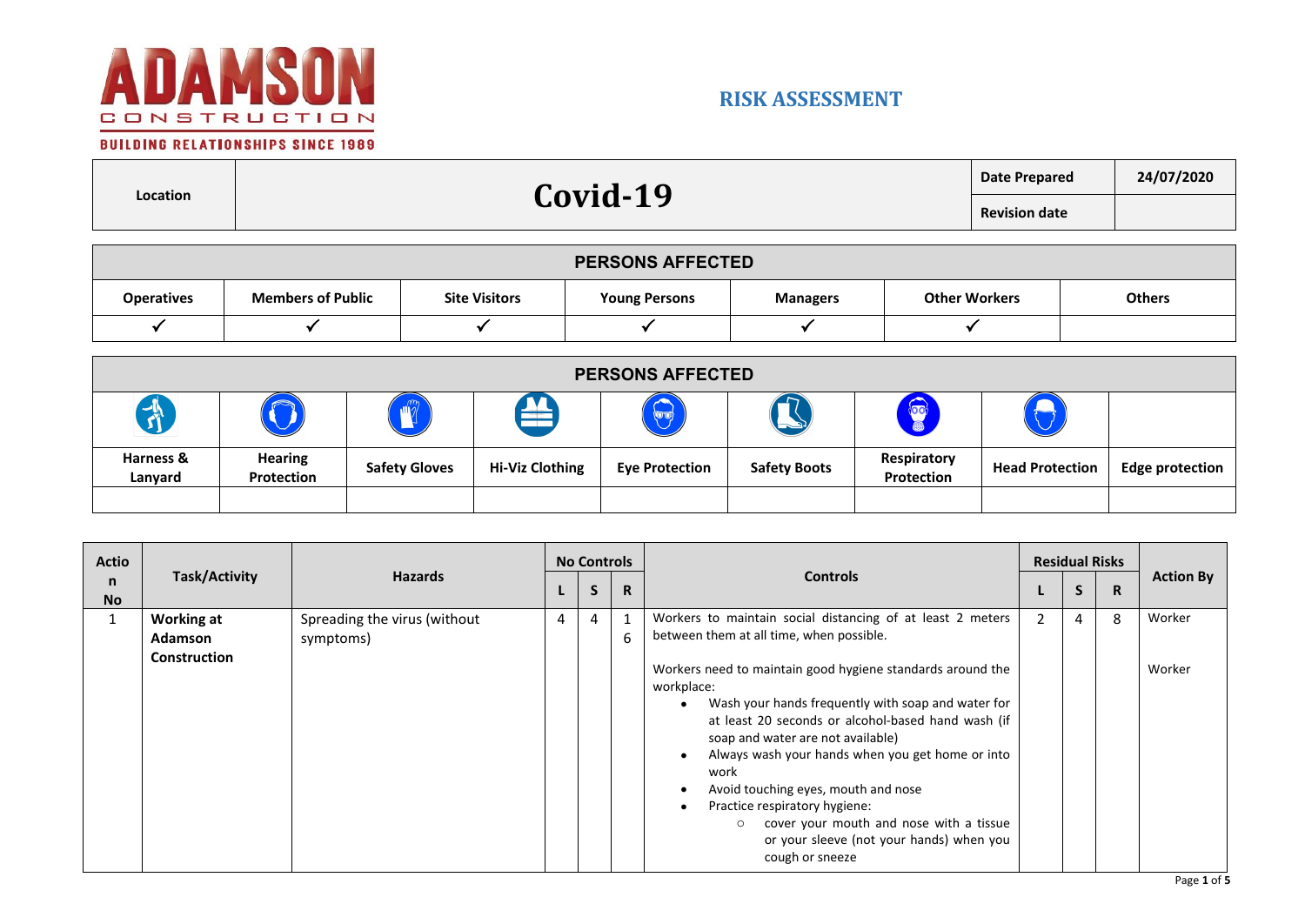

#### **BUILDING RELATIONSHIPS SINCE 1989**

|                |                 |                                                                                        |                |                |                   | put used tissues in the bin straight away<br>and wash your hands afterwards                                                                                                                         |                |   |   |         |
|----------------|-----------------|----------------------------------------------------------------------------------------|----------------|----------------|-------------------|-----------------------------------------------------------------------------------------------------------------------------------------------------------------------------------------------------|----------------|---|---|---------|
|                |                 |                                                                                        |                |                |                   | Workers to stay informed and follow the advice given by<br>health care providers                                                                                                                    |                |   |   | Worker  |
|                |                 |                                                                                        |                |                |                   | Workers to encourage colleagues to adhere to good hygiene<br>standards                                                                                                                              |                |   |   | Worker  |
|                |                 |                                                                                        |                |                |                   | Workers to have access to appropriate hygiene facilities such<br>hot water, soap and bins to get rid of used tissues.                                                                               |                |   |   | Manager |
|                |                 | Spreading the virus (with symptoms)                                                    | $\overline{4}$ | $\overline{4}$ | $\mathbf{1}$<br>6 | Workers to report to the company if they feel ill and to contact<br>local health services (NHS 111).                                                                                                | $\mathbf{1}$   | 4 | 4 | Worker  |
|                |                 |                                                                                        |                |                |                   | Workers to contact local health services (NHS 111) to get<br>tested if they have any of the Covid-19 symptoms described by<br>health authorities.                                                   |                |   |   | Worker  |
|                |                 |                                                                                        |                |                |                   | Workers to not come to work if they have a high temperature,<br>have a persistent cough or any of the Covid-19 symptoms<br>described by health authorities.                                         |                |   |   | Worker  |
|                |                 |                                                                                        |                |                |                   | Any worker to get a positive Covid-19 test to immediately<br>report the company so close work contacts to be informed and<br>isolated.                                                              |                |   |   | Worker  |
|                |                 | Spreading the virus by:<br>· Being in close contact with a                             | 4              | $\overline{4}$ | $\mathbf{1}$<br>6 | Worker to immediately report the company that they have<br>been in close contact with a confirmed case or living with a<br>confirmed case.                                                          | $\overline{2}$ | 4 | 8 | Worker  |
|                |                 | confirmed case of Covid-19<br>• Living with someone with a confirm<br>case of Covid-19 |                |                |                   | Worker to follow government guidelines and self-isolate and<br>only leave the house after 14 days if they live with a confirm<br>case                                                               |                |   |   | Worker  |
|                |                 |                                                                                        |                |                |                   | Workers that have been in contact with a confirm case but do<br>not live with them must immediately self-isolate at home for<br>14 days from the date of the last contact with the confirm<br>case. |                |   |   | Worker  |
| $\overline{2}$ | Driving to work | Exposure from others on public<br>transports                                           | 4              | $\overline{4}$ | $\mathbf{1}$<br>6 | Workers to avoid public transport whenever possible given<br>priority to walk, cycle or use private vehicle to work.                                                                                | $\overline{2}$ | 4 | 8 | Worker  |
|                |                 |                                                                                        |                |                |                   | If public transport cannot be avoided, follow Government                                                                                                                                            |                |   |   | Worker  |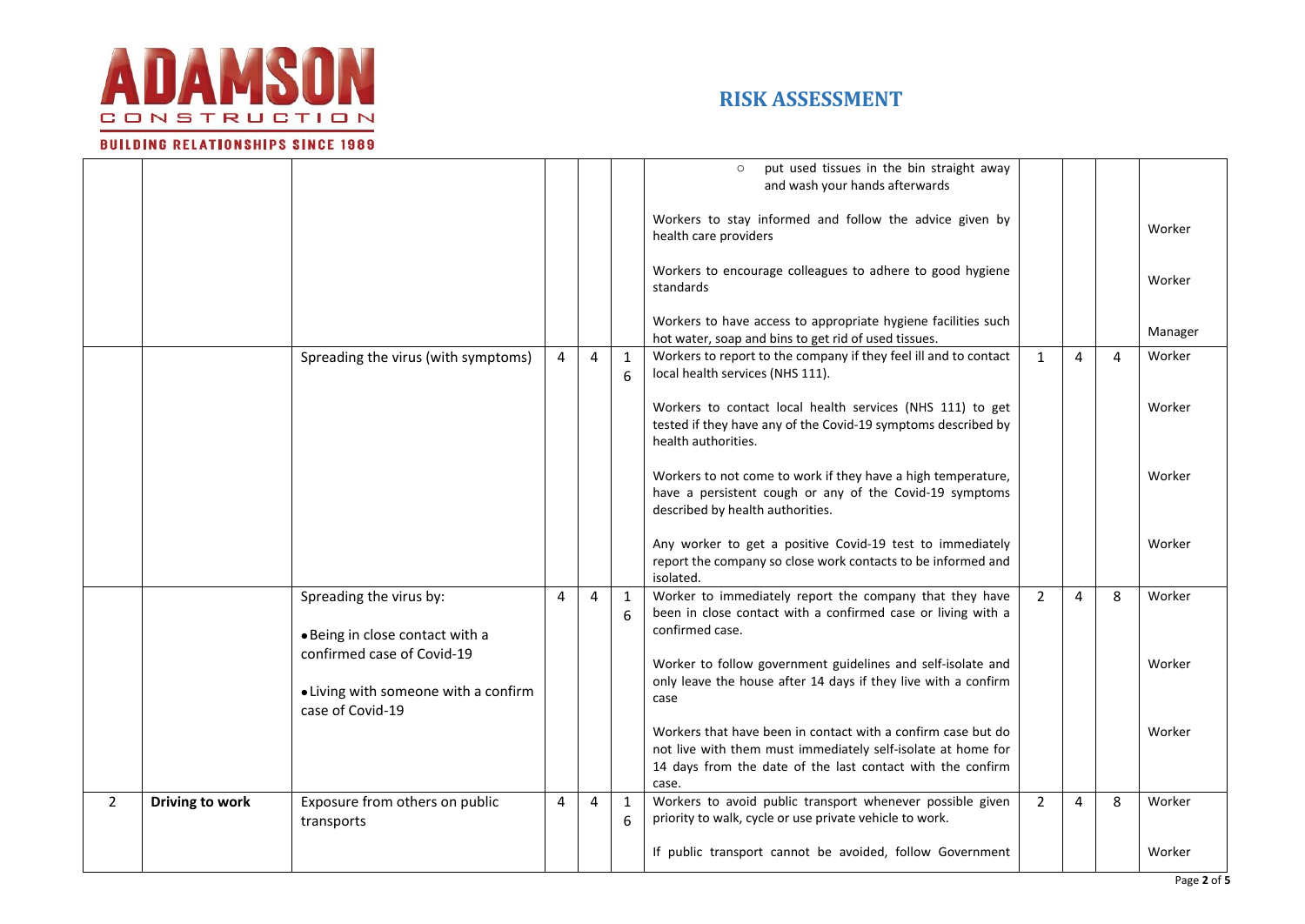

#### **BUILDING RELATIONSHIPS SINCE 1989**

|                |                        | Exposure from others on shared<br>private vehicle<br>Exposure from others on shared<br>company vehicle |   |                |                                | guidelines, and use face covering at all times on public<br>transport.<br>Whenever possible transport vehicles should only be shared<br>by people of the same household or fixed travel partners and<br>fixed seating.<br>If own vehicle use is not possible vehicle should have a<br>minimum number of people travelling together in the vehicle<br>with empty seats between them.<br>Increase ventilation in the vehicle (open windows if possible)<br>and do not seat in front of each other<br>Clean shared vehicles between shifts or handover. |                |   |   | Worker<br>Worker<br>Worker<br>Worker |
|----------------|------------------------|--------------------------------------------------------------------------------------------------------|---|----------------|--------------------------------|------------------------------------------------------------------------------------------------------------------------------------------------------------------------------------------------------------------------------------------------------------------------------------------------------------------------------------------------------------------------------------------------------------------------------------------------------------------------------------------------------------------------------------------------------|----------------|---|---|--------------------------------------|
| $\overline{3}$ | Loading/Unloading      | Exposure from others during<br>deliveries                                                              | 3 | $\overline{4}$ | $\mathbf{1}$<br>$\overline{2}$ | Contact person to person to be minimised.                                                                                                                                                                                                                                                                                                                                                                                                                                                                                                            | $\mathbf{1}$   | 4 | 4 | Supervisor                           |
|                |                        |                                                                                                        |   |                |                                | Pairing where 2 persons deliveries are required to be<br>maintained consistently.                                                                                                                                                                                                                                                                                                                                                                                                                                                                    |                |   |   | Worker                               |
|                |                        |                                                                                                        |   |                |                                | Delivery driver to stay inside of vehicle and avoid contact with<br>workers, whenever possible.                                                                                                                                                                                                                                                                                                                                                                                                                                                      |                |   |   | <b>Driver</b>                        |
| 4              | <b>Working on site</b> | Exposure from others on site                                                                           | 4 | $\overline{4}$ | $\mathbf{1}$<br>6              | Activities should be reviewed to accommodate the new social<br>distance rules (2 meters distance between workers).                                                                                                                                                                                                                                                                                                                                                                                                                                   | $\overline{2}$ | 4 | 8 | Manager                              |
|                |                        |                                                                                                        |   |                |                                | If social distancing is not possible the activities should be<br>accessed if it is necessary.                                                                                                                                                                                                                                                                                                                                                                                                                                                        |                |   |   | Supervisor                           |
|                |                        |                                                                                                        |   |                |                                | Reduce the number of people each person has to be in contact<br>with by using "fixed" teams or partnering.                                                                                                                                                                                                                                                                                                                                                                                                                                           |                |   |   | Supervisor                           |
|                |                        |                                                                                                        |   |                |                                | Different trades working on same place should be avoided, if<br>possible.                                                                                                                                                                                                                                                                                                                                                                                                                                                                            |                |   |   | Supervisor                           |
|                |                        |                                                                                                        |   |                |                                | Sharing of equipment/tools should be avoided, if possible.<br>Share items should be clean before and after use.                                                                                                                                                                                                                                                                                                                                                                                                                                      |                |   |   | Worker                               |
|                |                        |                                                                                                        |   |                |                                | Common contact surfaces should be clean regularly                                                                                                                                                                                                                                                                                                                                                                                                                                                                                                    |                |   |   | Worker                               |
| 5              | Working in office      |                                                                                                        | 4 | 4              | $\mathbf{1}$                   | Remote working (teleworking) whenever possible. Working                                                                                                                                                                                                                                                                                                                                                                                                                                                                                              | $\mathbf{1}$   | 4 | 4 | Manager                              |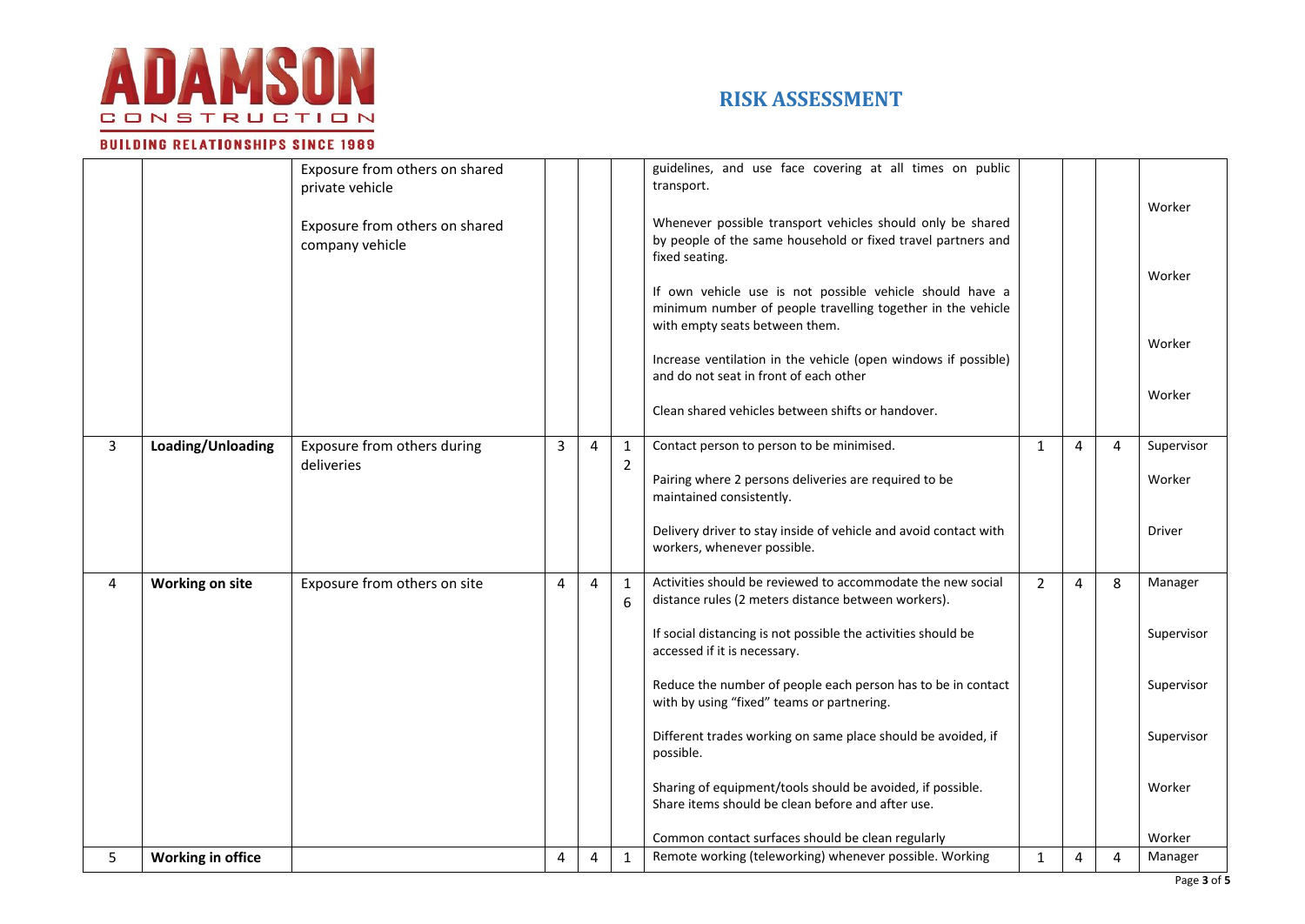

**BUILDING RELATIONSHIPS SINCE 1989** 

# **RISK ASSESSMENT**

#### $6 \mid$  times/rota/working from home needs to be done on a team basis. The entrance should be done through the back of the building to avoid touching the gate. Visitors, if necessary, entering the office, should use the alcohol gel at the entrance before entering. Whenever possible windows and doors should be open to encourage ventilation. However, this should only happen if there are people in the office at all time (for security reasons). At the end of the day all fire doors should be close. When exiting a room make sure to check if there is anyone in the corridor. In the corridor there should be common sense, however, the priority is of the people of the small office except when people are exiting the toilets or when people are exiting in the direction of the exit. Personals deliveries to the office should be avoided if possible. There should not be any sharing of desks. Workers should not share equipment, if this not possible the equipment should be clean before sharing. People to clean own desks regularly with the wipes supplied. There should be clearing of workspaces and removing of waste and belongings from the work area at end of day. Printer should be clean before and after use with wipes provided, there is also alcohol gel available. Personal items (bags and clothes) should be kept in personal working area of personal locker. Worker Worker Manager Worker Worker Worker Worker Worker/ Manager Worker Worker 6 **Using welfare facilities** Exposure from others while using welfare facilities  $3 | 4 | 1$ 2 Storage of personal items and clothes in personal storage spaces to be encouraged.  $1 \mid 4 \mid 4 \mid$  Worker